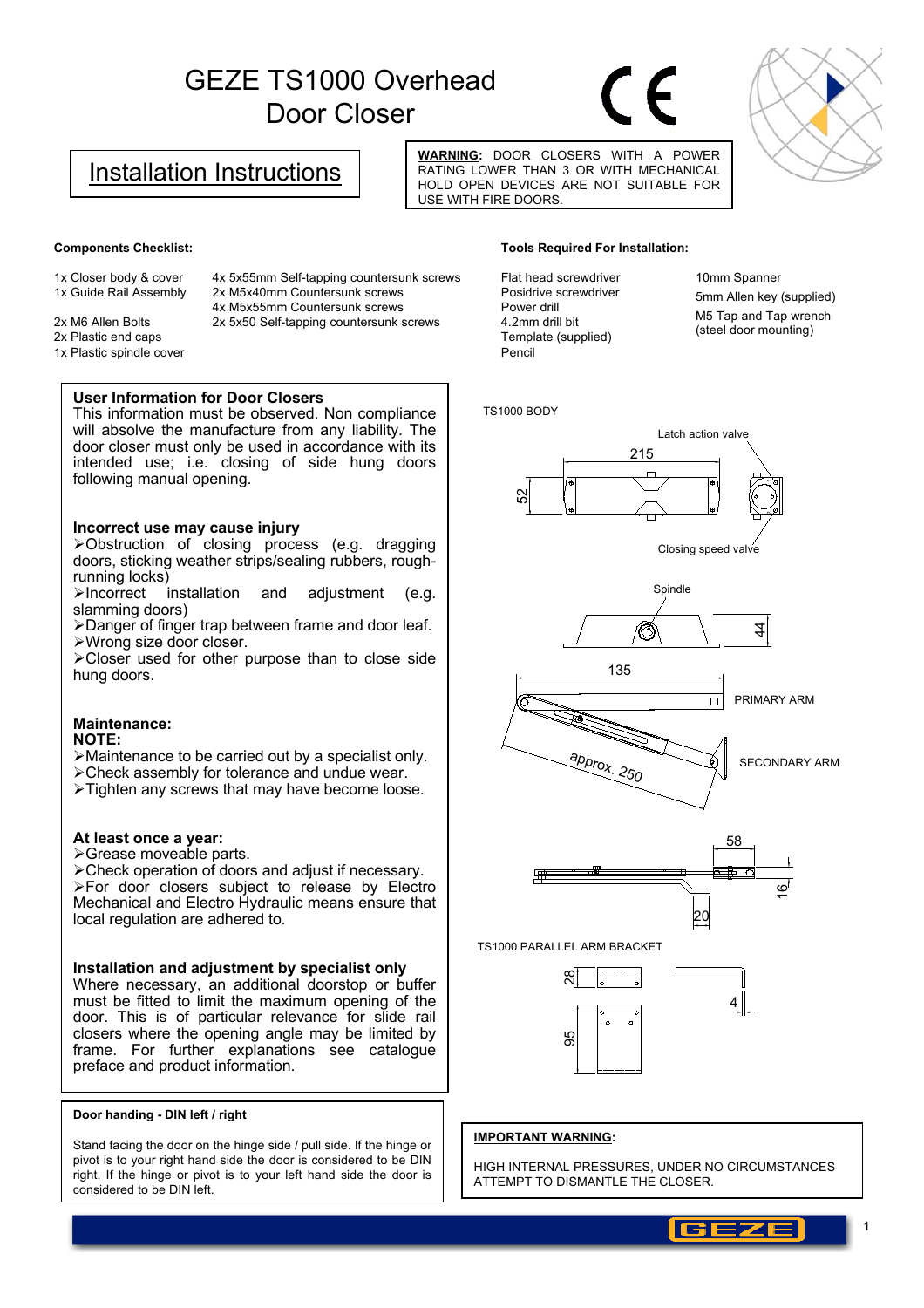

 $\triangleright$  With the aid of the template mark out the fixing positions. Align the hinge point of the template with the centre line of the hinge on the door. (This applies to both left and right-hand doors.) There are two holes to be drilled/tapped on the transom for the arm shoe and four holes to be drilled/tapped on the door leaf for the closer body. If the template is not used refer to fixing dimensions (see figure 1 and 2 above.)

¾Secure closer body with screws provided, making sure that the spindle is positioned towards the hinge side. (See figure 1 and 2 above.)

 $\triangleright$  Secure the arm to the spindle using M6 bolt supplied. Locate arm at approx. 80° with respect to the door leaf, towards the hinge point. (See figure 3.) Fix the shoe to the transom using the screws provided and loosen 10mm locking bolt on arm. Prime the closer slightly by rotating the **primary** arm to approx. 90° with respect to the door leaf and tighten the locking bolt. (See figure 4.)

¾The latch action of the **TS1000C** can now be adjusted using the adjustment valve located on the side (see figure a) of the body of the closer next to the closing speed adjustment valve. Clockwise will decrease the latch action and anticlockwise will increase the latch action. **Do not overtighten**.

 $\triangleright$ The closing speed can now be adjusted using the adjustment valve located on the side (see figure a) of the body of the closer. Clockwise will decrease the closing speed and anticlockwise will increase the closing speed. **Do not overtighten**.

 $\triangleright$ Test installation by simulating persons using the entrance. The door should close smoothly without slamming and present no potential hazard to traffic.

 $\triangleright$ When commissioning is complete push on the, black plastic, spindle cover cap and clip on front cover.



2